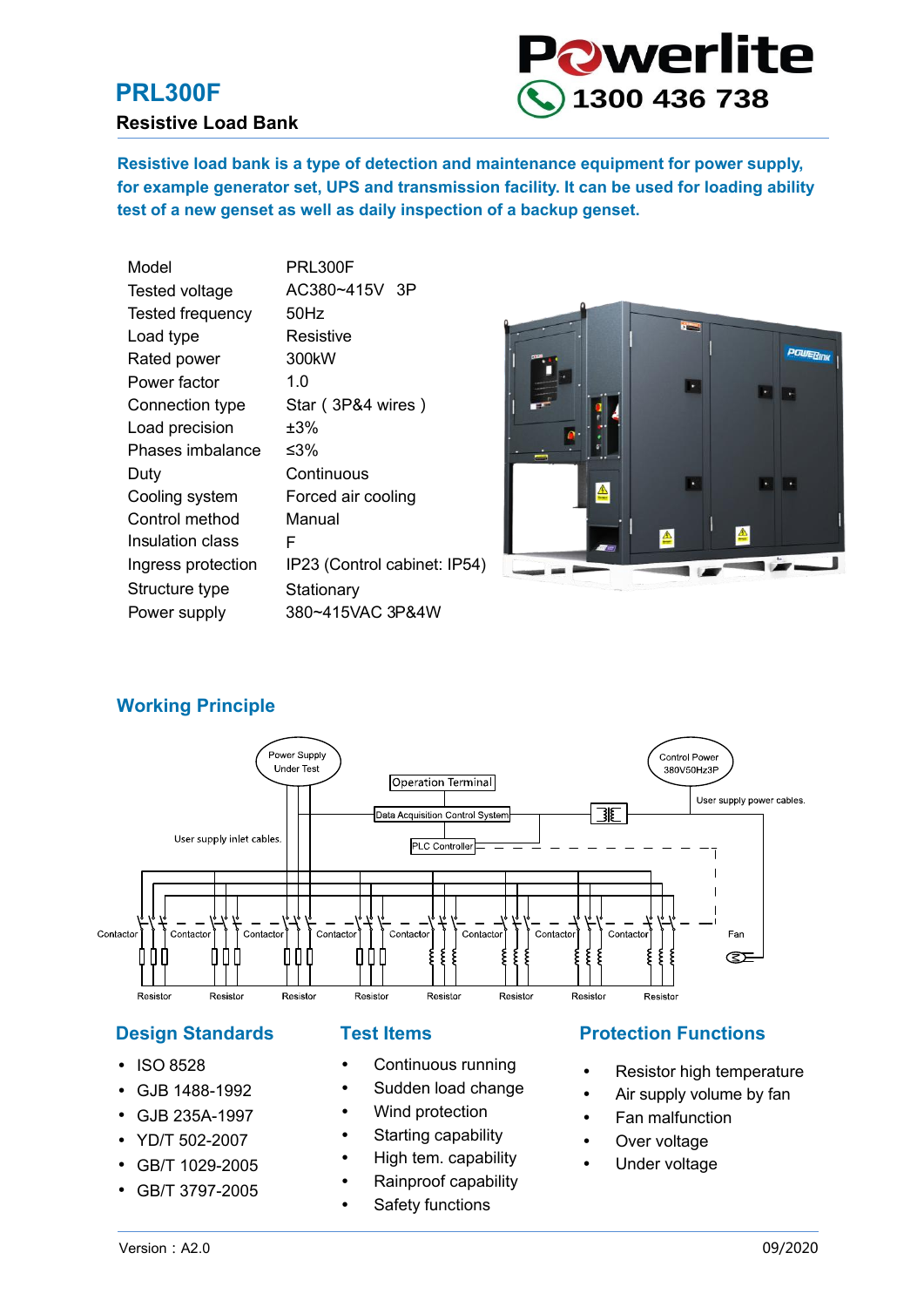### **PRL300F**



## **Resistive Load Bank**

#### **Resistors System**

#### **Control System**

| Rated power          | 300 <sub>k</sub> W                                | Power cable                   | RV series                  |
|----------------------|---------------------------------------------------|-------------------------------|----------------------------|
| Withstand voltage    | AC2000V/5S                                        | Electric control cable        | Refractory, bilayer guard  |
| Resistance precision | $±10\%$                                           | Plug                          | Waterproof quick plug      |
| Insulated resistance | $DC500V$ 100M $\Omega$ /Resistor                  | Tem. alarm set                | TBD                        |
| Working voltage      | $0 \sim 415$ VAC                                  | Air supply alarm set          | <b>TBD</b>                 |
| Overload capability  | 2000kW/s                                          | Loading resistors             | AC contactors control      |
| Working temp.        | -15 $\degree$ C~65 $\degree$ C                    | Loading manually              | Toggle switch              |
| Highest temp.        | 300 °C(Surface of resistor) Loading automatically |                               | PLC control (optional)     |
| Ingress protection   | IP <sub>00</sub>                                  | Auto data acquisition         | <b>Econtrol instrument</b> |
| Temp. coefficient    | $\leq \pm 400$ ppm/°C                             | <b>Dimension &amp; Weight</b> |                            |

#### **Cooling System**

Resistor material

| Fan type         | Axial            |
|------------------|------------------|
| Fan number       | 1                |
| Fan power        | 2.5kW            |
| Working voltage  | $0 \sim 415$ VAC |
| Configures motor | AC motor         |
| Working tem.     | -15°C~65°C       |

Alloy

# Dimension (LxWxH) Weight 650kg L W  $\pm$ 1400x1400x1800mm

#### **Overall Drawing**